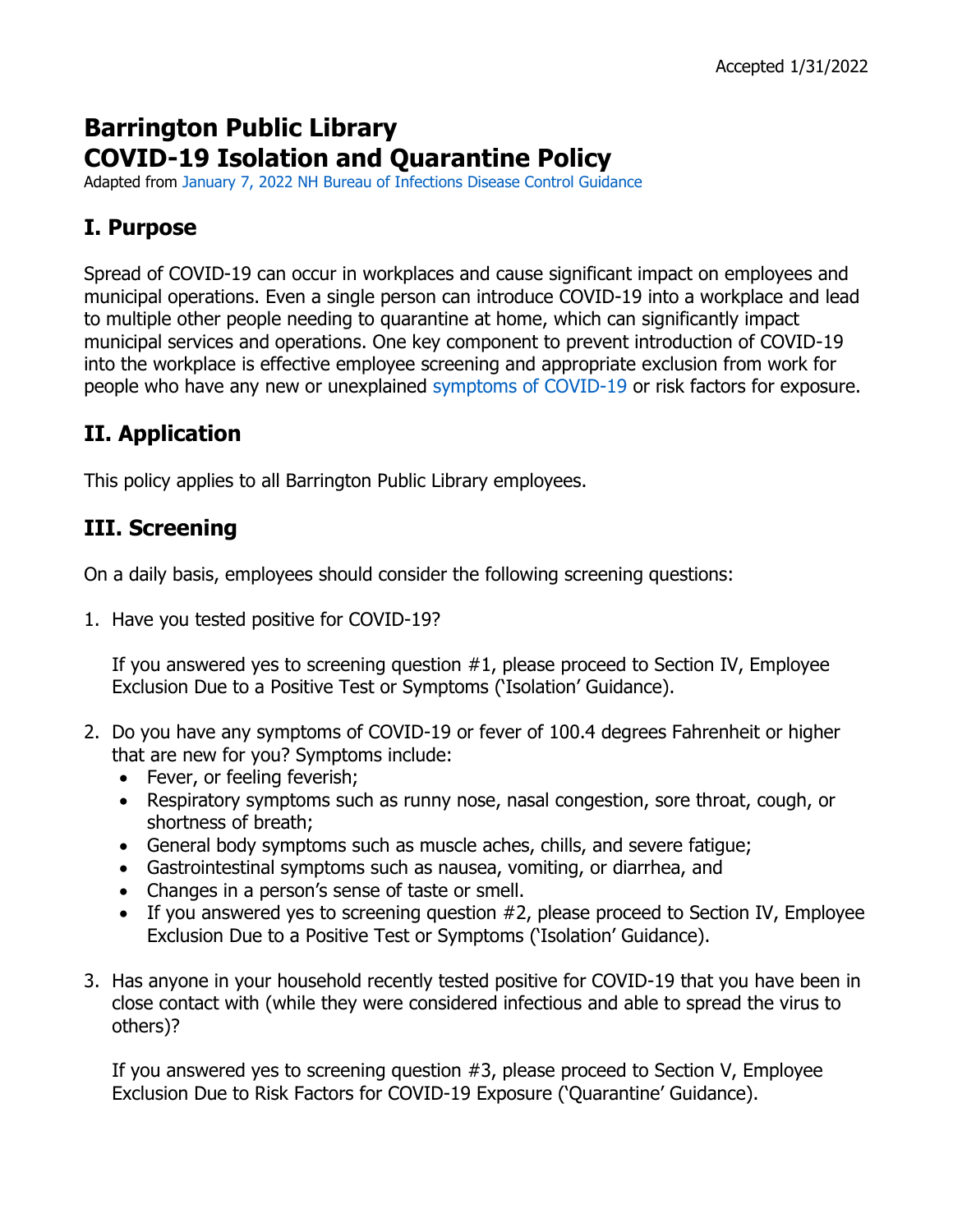## **IV. Employee Exclusion Due a Positive Test or Symptoms ('Isolation' Guidance)**

Employees diagnosed with COVID-19 or who have symptoms of COVID-19 while awaiting a testing should isolate pursuant to CDC Guidance:

- Stay home and away from others (including people in your household) for at least 5 days.
- Isolation can end after day 5 if you are fever-free (off fever-reducing medications) for at least 24 hours and other symptoms are improving.
- If fever has been present in the prior 24 hours, or if other symptoms are not improving, then you should continue to isolate until fever free and symptoms are improving for at least 24 hours, or until after 10 days of isolation.
- For 10 days:
	- o Wear a well-fitting face mask when around other people.
	- o Avoid people who are immunocompromised or at high-risk for severe disease.
	- o Avoid travel, if possible.

Note: per CDC guidance, you can take an antigen test on day 5 before ending isolation and, if positive, you should continue to isolate for a total of 10 days. Individuals and businesses/organizations can consider but do not have to adopt this testing strategy.

## **V. Employee Exclusion Due to Risk Factors for COVID-19 Exposure ('Quarantine' Guidance)**

Unvaccinated employees or employees not up to date on receiving all recommended COVID-19 vaccine doses who report close contact to a household member diagnosed with COVID-19 should quarantine pursuant to CDC Guidance:

- Stay home and away from others for 5 days after the last exposure.
- Watch for symptoms for COVID-19 for 10 days after the last exposure and get tested if symptoms develop.
- Get tested at least 5 days after the exposure, even if no symptoms develop. If positive, move to isolation.
- For 10 days:
	- o Wear a well-fitting face mask when around other people.
	- o Avoid people who are immunocompromised or at high-risk for severe disease.
	- o Avoid travel, if possible.

Note: A person is "up to date" on COVID-19 vaccination when they have completed a primary COVID-19 vaccine series (the single-dose J&J Janssen vaccine, or a 2-dose series of the Pfizer-BioNTech or Moderna vaccine) AND any booster shots which they are eligible for and recommended to receive. CDC has information about staying up to date on COVID-19 vaccination and who should get a booster shot.